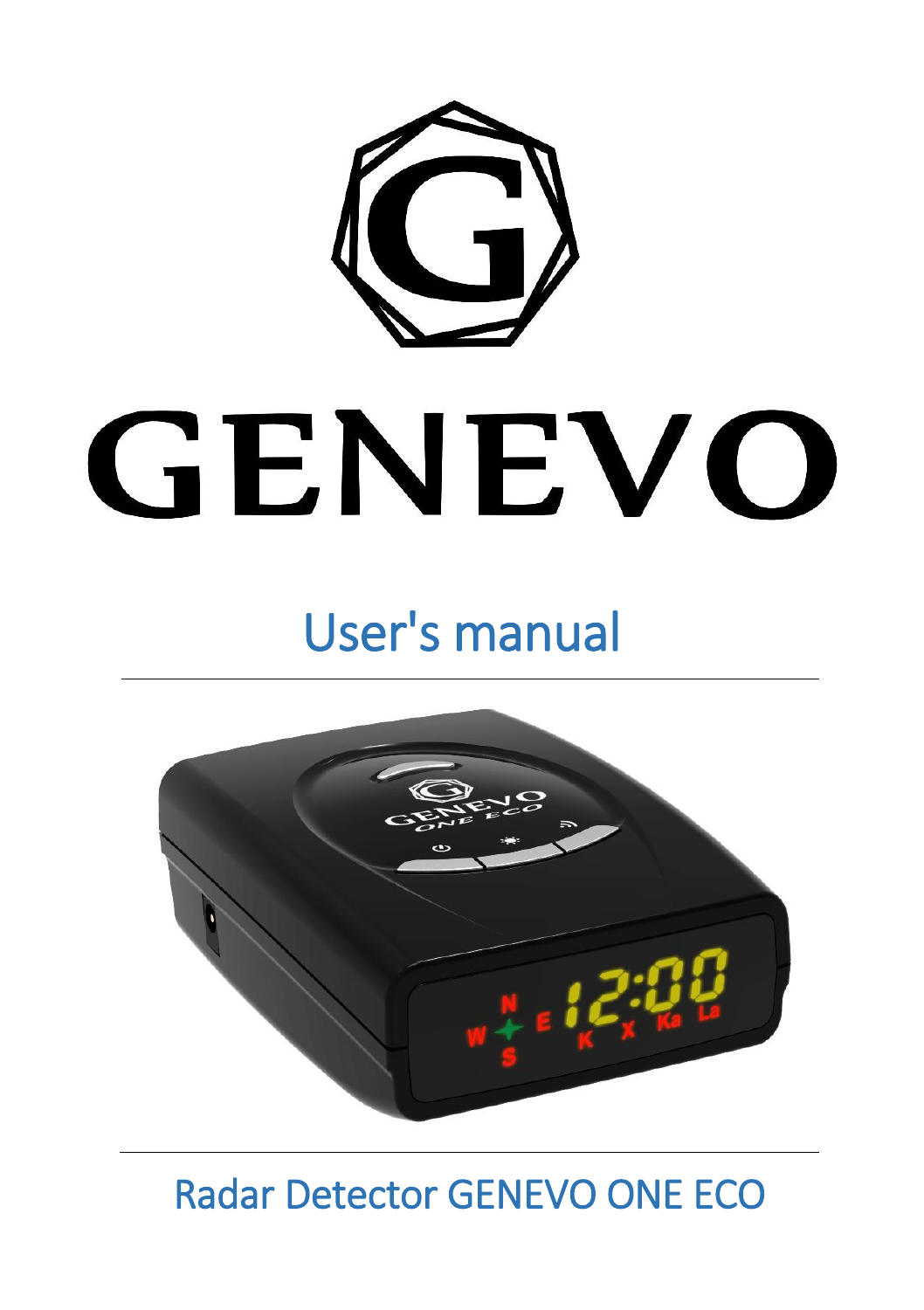# Main functions of Genevo One Eco?

Genevo One Eco is the simplest detector from Genevo family and is designed to protect the driver from speeding fines. Genevo One Eco communicates with driver in English language and its main functions are detection of microwave radars (X / K / Ka narrow bands), laser guns, red light cameras and section speed cameras (GPS database).

# Notifications:

Text warning and voice alert appears on Genevo One Eco during radar alert. Strength of the signal and beeps expresses the intensity of the received signal. Signal strength has ten levels. GPS alerts are reported by voice. For example "Speed Camera".

# Control:

#### *1) Left button MENU / ON-OFF*

Short press: You will enter into setup menu. During radar alert you will mute the volume. The next alert will be reported again in the standard volume. Long press: Turn ON / OFF Genevo One Eco.

#### *2) Middle button BRIGHTNESS*

Short press: You can change the brightness of the display - Bright -> Dim -> Dark.

#### *3) Right button SENSITIVITY*

Short press: You can scroll between modes City -> Highway. City mode sensitivity of X / K / Ka bands are reduced by 5 dB (approx. 30%).

#### *4) Buttons on the right side + / -*

Short press: Changing volume of Genevo One Eco.

### Menu:

Press *left button* for enter into menu.

Press *left button* to go from one item to the next.

Press VOLUME + or – (on the right side of detector) to change your setting within an item. To complete this change, simply wait a few seconds without pressing a button. The unit will display "Set" to confirm your selection. Alternatively, you can get out of the menu by pressing the *right button*.

#### *Items in the menu are as follows:*

*Sensitivity:* Highway mode / City mode. City mode sensitivity of X / K / Ka band are reduced by 5 dB (approx. 30%).

*K-Band: On / Off X-Band: On / Off Ka-Band: On / Off Laser: On / Off Language: Český jazyk / Deutsch / English*